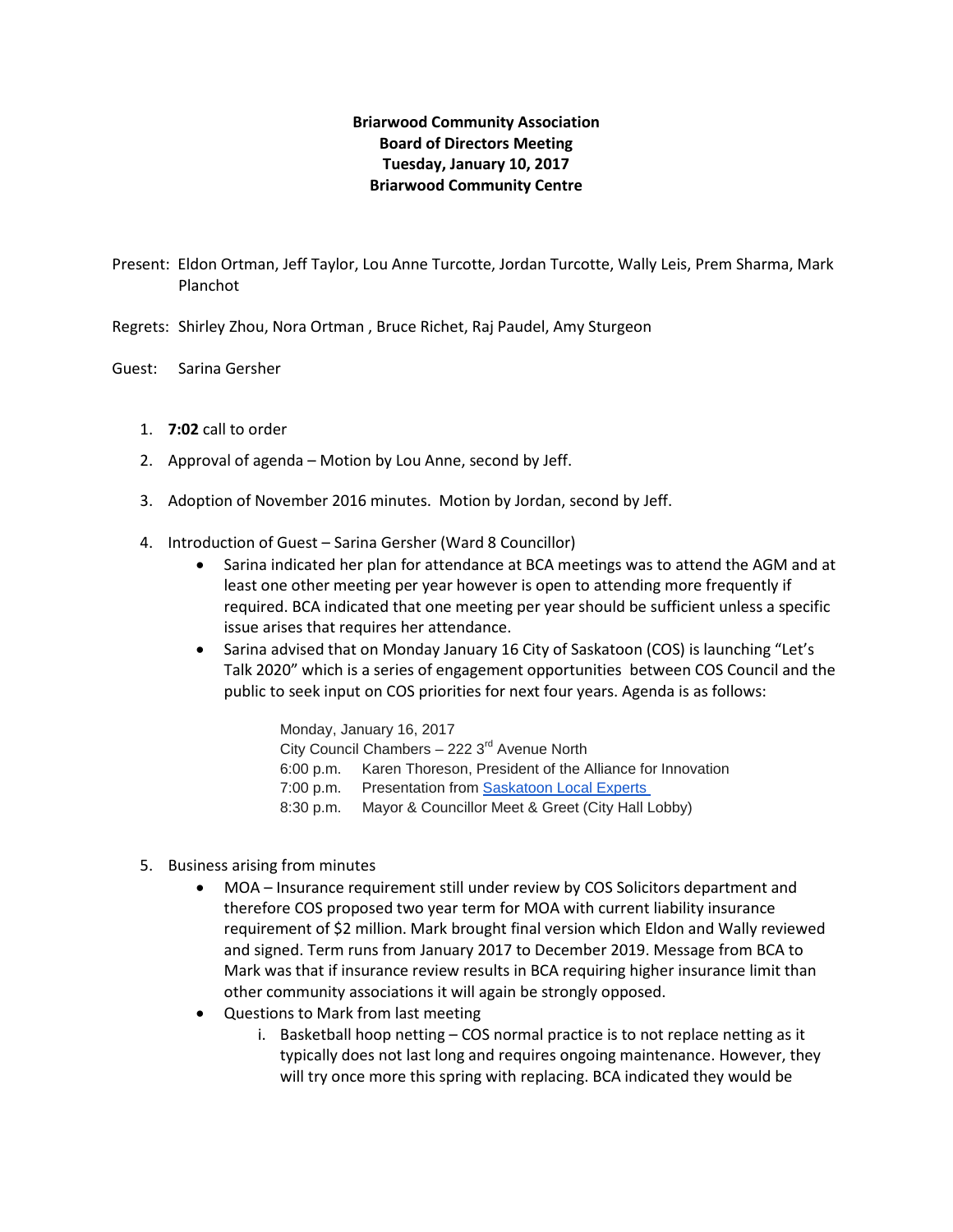prepared to look after subsequent replacement (cost and volunteer time) if this is allowed by COS. Mark will investigate and advise if this is allowed.

- ii. Missing trees on medians/boulevards –Will be revisited in spring as at least one more has already been hit and destroyed by a vehicle this winter (median on Briargate Road near 8<sup>th</sup> street).
- iii. Status of "temporary" snow dump  $-8$ <sup>th</sup> street location is being used this winter on temporary basis. Not clear if COS intends to use all winter however it began use just after Christmas. No complaints to date to BCA however if any received they will be directed to COS.
- iv. Landscaping around cell phone tower SaskTel is option to idea of having some type of painting/mural done to improve aesthetics. Mark has a contact at SaskTel and will put him in contact with Eldon so he can attend a future meeting to discuss further. Will need to determine if SaskTel will cover some or all of the cost. COS is not prepared to provide funding since the tower belongs to SaskTel however Wally asked if SaskTel pays COS an annual fee for the use of land. Mark did not know but can try to find out. If so, perhaps COS could consider allocating some funds to the project.
- 6. Correspondence
	- Offer from CRA (Canada Revenue Agency) Outreach program to provide a brief session that will educate association members. Eldon has responded with questions regarding approximate length, times available (daytime vs evening or weekends) and cost (if any). If decision made to proceed we can advertise on website and in February newsletter.
- 7. Community Consultant Report Mark Planchot
	- a) Report distributed previously:
		- Reminder about deadlines for grant applications.
		- Info on upcoming volunteer workshops
		- Message passed on from the Mini-Program Coordinator from Saskatoon Youth Soccer regarding information session Wednesday January 18.
- 8. Director Reports motions only
	- a) Eldon:

**Date:** January 5, 2017

**Report for Month**: November/December 2016

#### **Follow-up from last month's meeting: None**

#### **What did you do in the past month?**

- Continue to monitor progress on MOA renewal
- Finalized content for newsletter, coordinated development, printing and distribution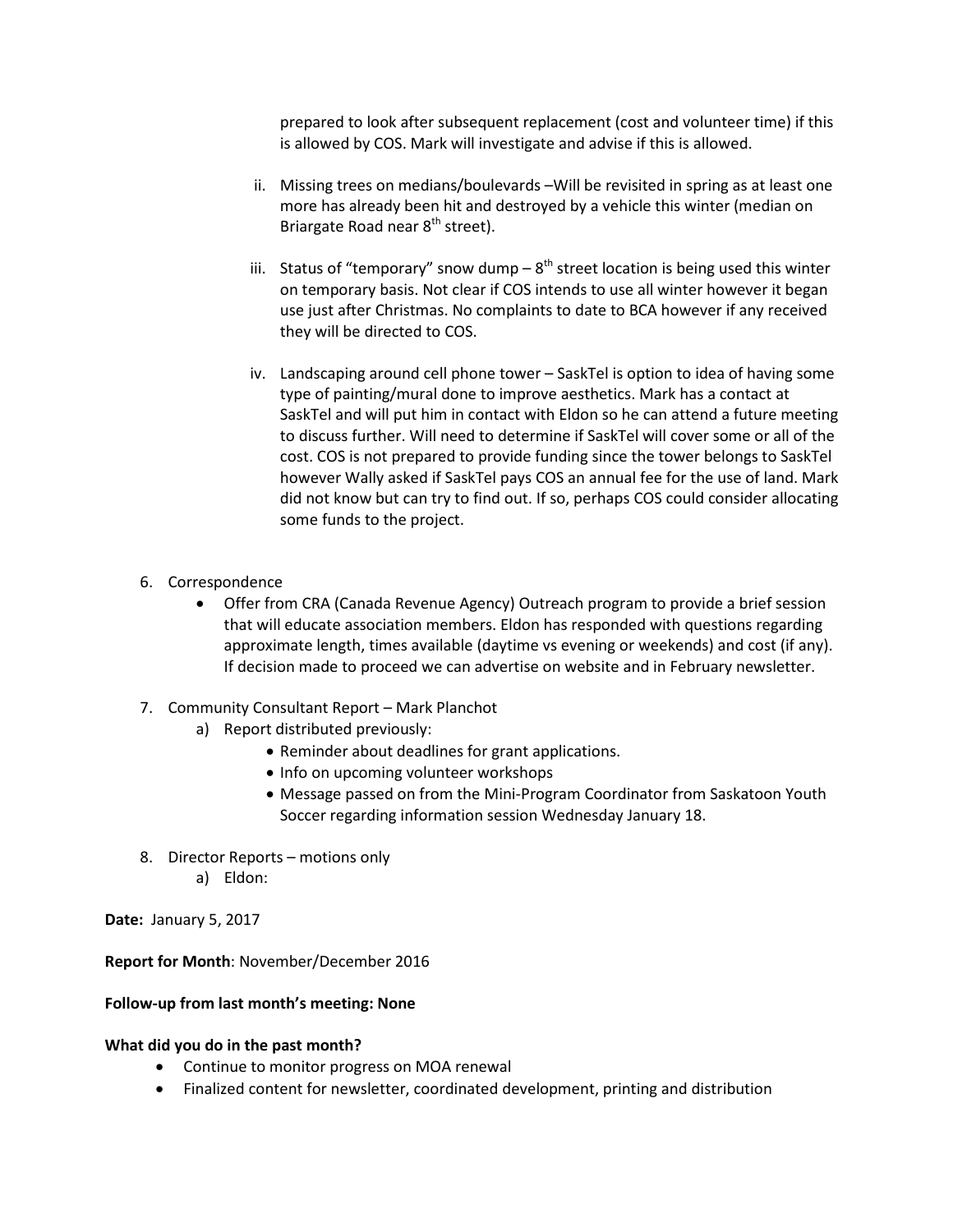- Assisted with setup of outdoor rink
- Corresponded with Mark concerns about vandalism and litter in Donna Birkmaier Park

## **What will you do in the upcoming month (Jan)?**

- Sign 2 year renewal of MOA
- Begin planning for AGM
- Work towards recruitment of soccer coordinators
- Assist in other areas as required

### **Motions required for meeting:**

- None
	- b) Bruce:

**Date:** January 10, 2017

### **Report for month of:** Nov/ Dec 2016

### **Follow-up from last month's meeting:** Discussions with COS on various items

### **What did you do in the past months? :**

- Contact with the City regarding:
	- Further correspondence pertaining to the contractor at 35 Brookmore. The sump discharge has been corrected and has ceased flowing onto the sidewalk! No visible work has taken place at the site contrary to the promise of re-start by end of October and completion by end of 2016. This continues to be an issue and now snow removal from the sidewalk is an added problem for the neighbourhood. I would welcome other thoughts/ suggestions on how to solve this issue (legal, Saskatoon Homebuilders Assoc, etc). This is getting ridiculous!!
	- "One on One" meeting with COS Councillor Sarina Gersher on December 14 to review "Open Civics" files for BCA and to exchange thoughts around past, present and future COS relationship building.
	- Continued the annual dialogue with COS to address snow clearing for parking turnout lane in front of the Community Centre. Cleared shortly after contact with Mark. Thanks due!
- Assisted with the content of the December Newsletter
- Created new entrance sign inserts and changed messages as required. Invoice sent to Nora.

### **What will you do in the upcoming months? :**

• Change signage as required.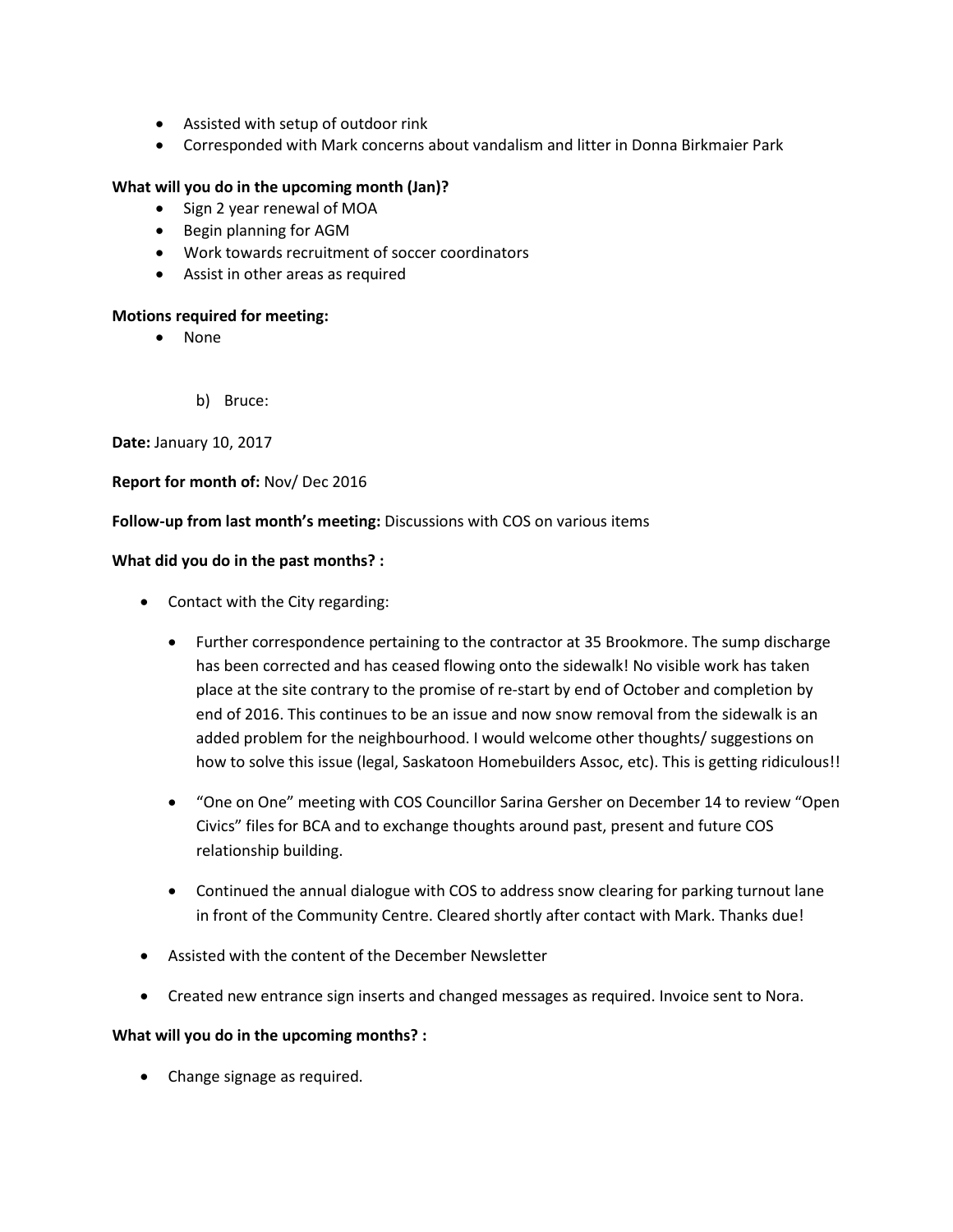# **Recommendations and rationale why (including financial implications)?**

That we submit an application under the "Park Enhancement Grant Program" (now looking at 2018). If we submit a tentative plan now for consideration we may be able to negotiate with the COS for earlier implementation if we contribute more than our "share" of the costs! We will also have a "Go/No Go" deadline where we can agree to move forward OR not! (Mark? Comment?)

c) Lou Anne:

**Date:** January 9/17

**Report for Month**: November & December

**Number of rentals for the month –** November – 8 December - 6

**Follow-up from last month's meeting:** 

### **What did you do in the past month?**

- Answered emails regarding rentals
- Coordinated key drop off and pickup and arranged cleaning
- Met with the City Of Saskatoon November 26<sup>th</sup> regarding heat issues renter from Nov 25<sup>th</sup> went into the building and temp was at 12 degrees. They contacted the COS who came that evening to work on the issue and temperature improved but most of the evening was quite cold. Issue was fixed by late morning on the  $26<sup>th</sup>$ . Renter was not charged any rent.
- Purchased 2 replacement chairs that were left damaged after the summer program paid for by the COS.

### **What will you do in the upcoming month?**

- Continue to coordinate rentals & cleaning.
	- d) Jordan:

**Date:** January 9/17

**Report for Month**: November & December

**Follow-up from last month's meeting:** 

### **What did you do in the past month?**

- Sold ad space to advertisers in the newsletter
- Completed the December newsletter
- Updated community website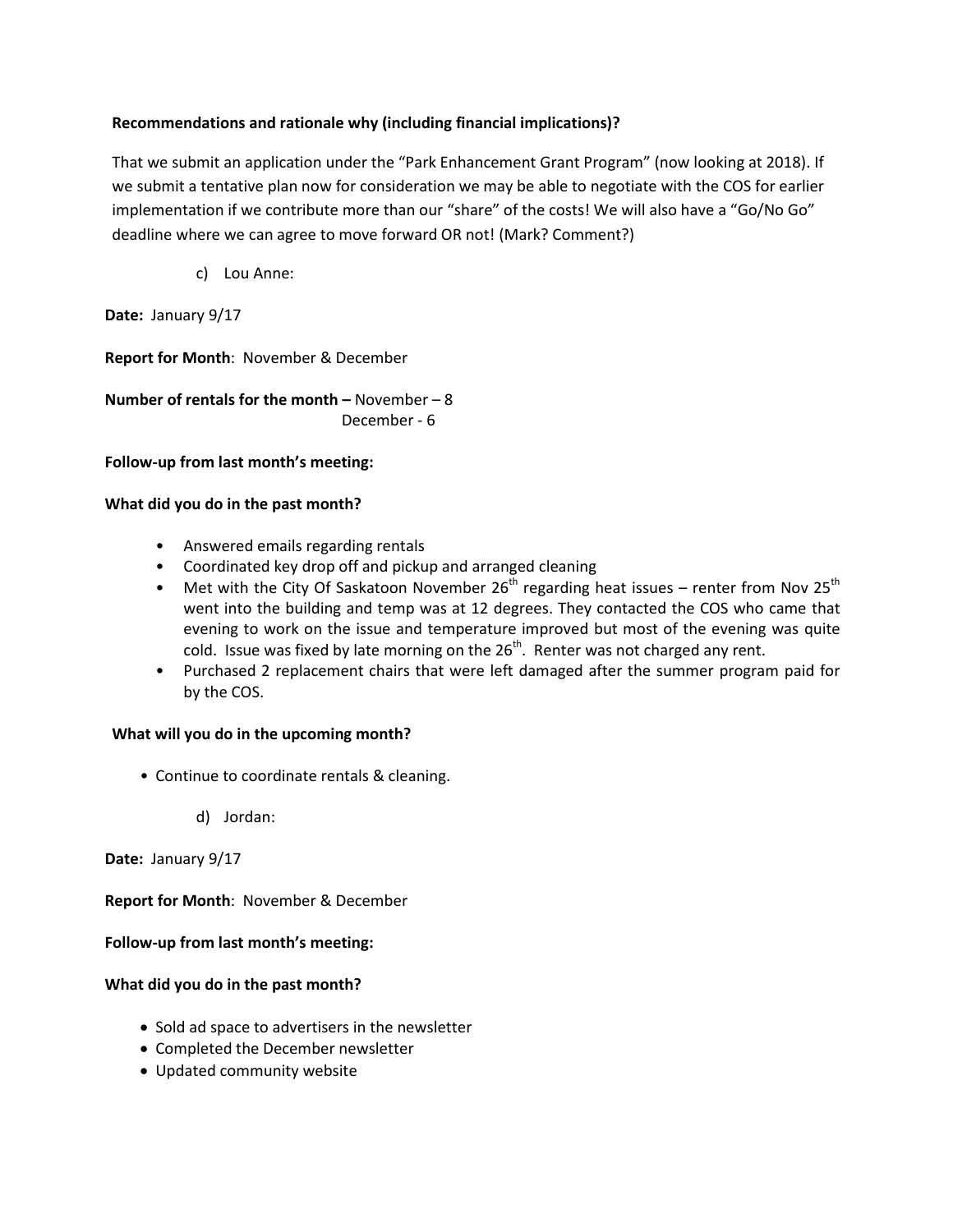#### **What will you do in the upcoming month?**

- Continue updating website
- Begin work on next newsletter if needed
- 9. Old Business
	- a. MOA with COS re: Community Centre See section 4.
	- b. BCA Family Day BBQ
		- i. 2017 Grant Application (Shirley)
			- Shirley provided draft grant application to Eldon and Nora last week. Reviewed and returned with a few changes. Application will be submitted before end of week.
	- c. Youth Program Grant approved for Rocks & Rings sessions which will be held in late January/early February at no cost to participants.
- 10. New Business
	- Outdoor Rink Eldon advised that rink was set up just before Christmas by Kirby Harmon, Morgan Adam and himself. Minimal costs so far however Kirby recommends that quad be taken in for service this spring. No major work expected however a few small repairs are needed as well as general servicing. Leftover firewood from last year was used up by New Years however Chuck Miles has offered to bring trailer of firewood this month.
	- Soccer Coordinators no response so far to request for coordinators/volunteers for spring soccer. We will do an email to members advising that volunteers required for soccer to proceed this spring. Given the requirement for high school students to obtain minimum number of volunteer hours this may be a possibility. As well as the email to members Eldon will contact local high schools.
	- Park Enhancement Grant
		- i. Per Bruce's email we are still investigating possible items for grant application. Difficulty for BCA is that the application must be submitted a year in advance (grant deadline of January 31 for 2018 grant program). BCA is prepared to fund some of cost however we need the ability to cancel application if costs provided by COS are prohibitive and COS will not fund. Mark advised that he has negotiated an extension to March 31 for application which allows us more time to consider projects. Once we have some ideas we should consider another survey to members for options as well as input for other projects. We need to consider the extent of funding we are prepared to commit.
		- ii. One idea was bleachers for the soccer field in Briarwood Park. Mark advised that COS typically only puts bleachers in multi-use parks such as Donna Birkmaier and not neighborhood parks such as Briarwood. However, they will consider if it is possible and advise if we would like to pursue this idea.
		- iii. Jeff also suggested some improvements/enhancements to the playground equipment in Briarwood Park.